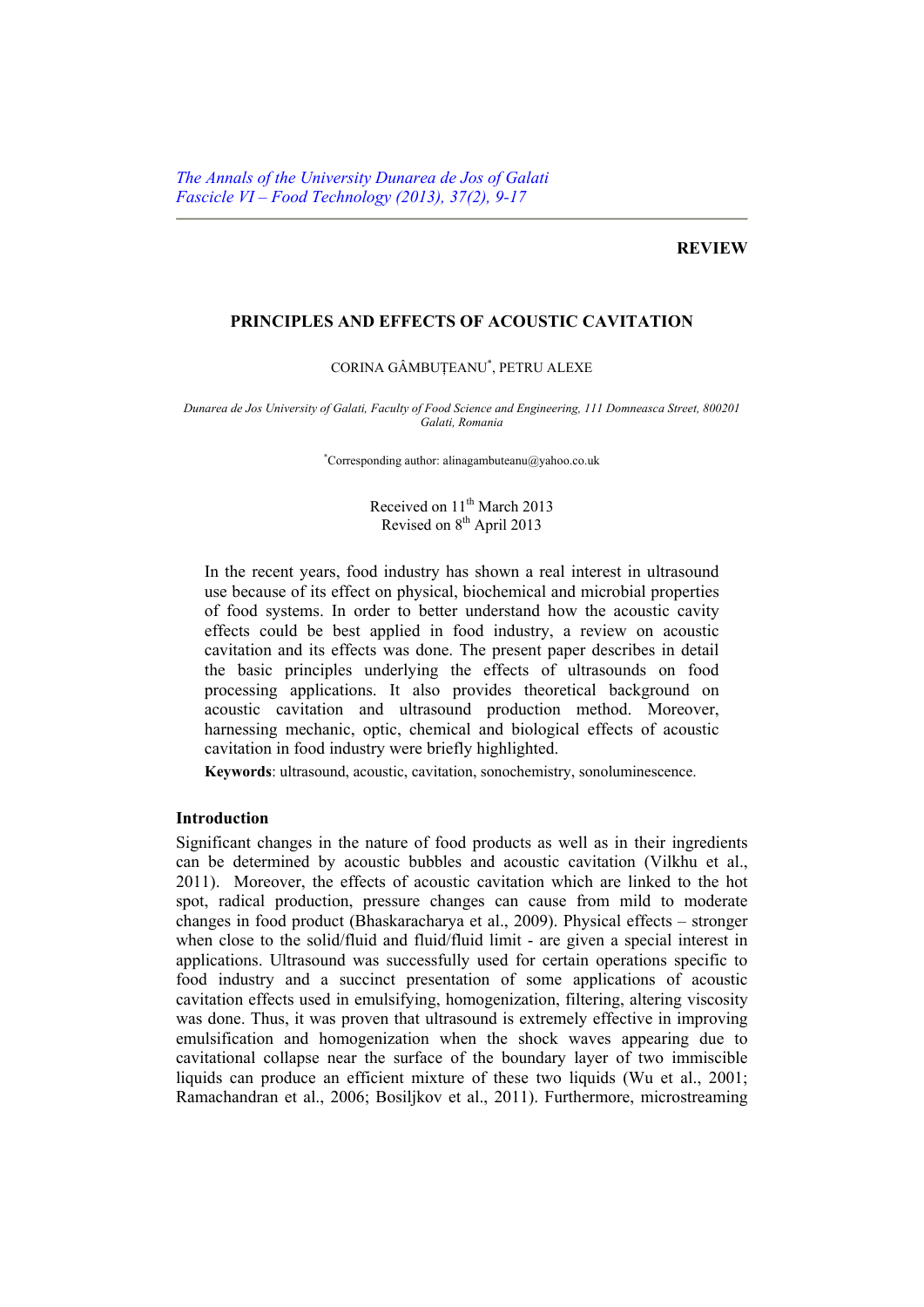and the shear forces, which may appear as cavitation effect, can be used to improve the filtering process as well as to clean the fouled membranes (Muthukumaran et al., 2007; Maskooki et al., 2010). The effects of acoustic cavitiation proved useful also for modifying the viscosity of starch solution as well as corn starch suspension (Iida et al., 2008; Jambrak et al., 2010). Even in the case of defoaming, ultrasound proved efficient as the energy transmitted by the acoustic beam during this application is powerful enough to destroy the foam without using chemical antifoaming agents or mechanical breakers (De-Sarabia et al., 2006; Rodriguez et al., 2010).

As regards the biological effects of acoustic cavitation very little is known about the real effect of ultrasound on enzymes because there are contradictory studies on enzymes activation and inactivation (Rokhina et al., 2009).

In order to successfully use the ultrasound in different branches of food industry, the systematic knowledge of acoustic cavitation is necessary. Acoustic cavitation is a complex phenomenon which produces a series of effects in liquid, their consequences underlying most of the ultrasound applications. Thus, the main effects of acoustic cavitation, such as mechanic, optic, chemical, biological effects, were presented. Moreover, the method of producing ultrasound was briefly presented. For better understanding the effects of acoustic cavitation, the presentation of acoustic cavitation, namely bubble forming and movement in cavitational field, was necessary.

#### *Acoustic cavitation*

Ultrasound is similar to sound waves but has a frequency which cannot be perceived by human hearing. Being about the sound of waves, ultrasound can be propagated in any media (solid, gas and liquid) with elastic properties. Vibration movement is transmitted to the molecules of the medium and each of these transmits the movement to the neighbouring molecules before returning to the initial position. For liquids and gases, the particles oscillation happens in the direction of the wave and produces longitudinal waves. For solids, the particles movement is perpendicular on the direction of the waves leading to transversal waves. When a sound passes through a liquid, it generates compression and rarefaction regions (Mason and Lorimer, 2002). When the pressure during rarefaction is high enough, cavitation (or bubbles) is formed in the liquid. There is a difference between stabile cavitation characterized by the bubble's resistance during more cycles, and transient cavitation characterized by the growth of the bubble to collapse, whose consequence is fragmenting and disintegration into a mass of smaller bubbles (Leighton, 1995). In acoustic cavitation, many bubbles usually appear simultaneously and influence each other.

## *Bubble dynamics*

At relatively low acoustic pressures, the radial movement of a bubble in a sonic field is linear. As the acoustic pressure has a sinusoidal form, oscillating between compression and rarefaction, this will be the movement of the bubble. During rarefaction the bubble increases in volume because of low pressure around the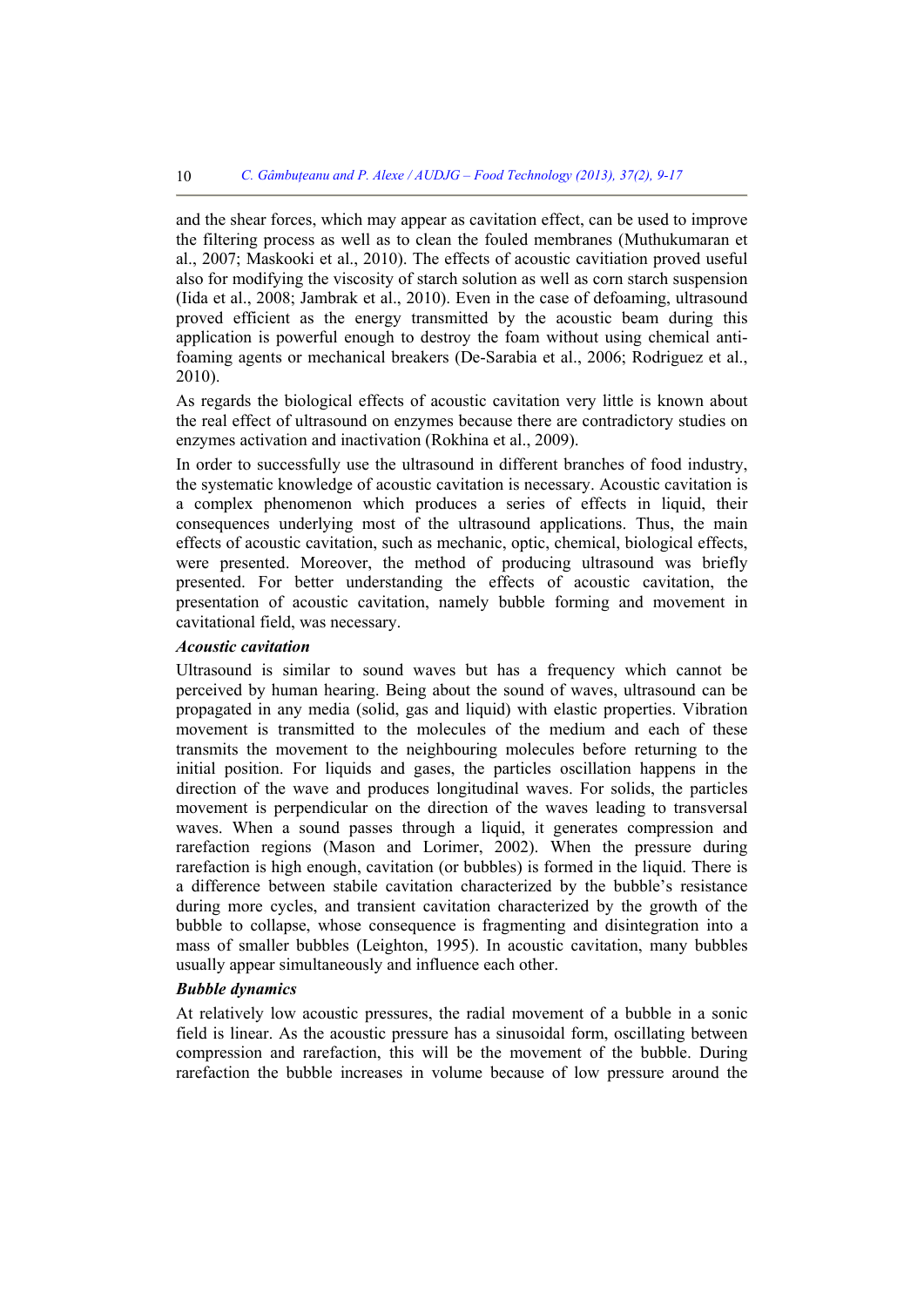liquid and decreases in volume during compression because of high pressure. In this case, bubble motion is linear, being characterized by almost equal rates of expansion and contraction.

At high acoustic pressure, bubble motion becomes extremely nonlinear in rarefaction phase and the volume of the bubble increases in half a cycle. In compression phase due to high acoustic pressure, bubble motion is deviated and it continues to expand - even in the compression phase – up to a maximum radius. At that moment, the bubble collapses rapidly and undergoes a rapid decrease in volume to its initial radius, then reaching a minimum radius. When the bubble reaches the minimum radius, chemical reactions and light emission appear. After that, the bubble rapidly recovers and expands, undergoing a series of secondary compressions and expansions until it reaches the original radius (Suslick and Flannigan, 2008).

When the bubble is in the expansion phase, gas diffuses inside the bubble and when the bubble is in the compression phase, gas diffuses outside the bubble. The time of the bubble in the rarefaction phase is long compared to the time in the compression phase, thus after a complete cycle, more gas will diffuse inside the bubble than outside and will cause the bubble to grow. This phenomenon, called rectified diffusion, will be reduced if gas quantity in sonicated liquid is lower than the saturation level. Thus, reducing the concentration of the dissolved gas, it is possible to produce a stable cavity of only one bubble with big radii for each cycle (Crum, 1994). When more bubbles are simultaneously present in the acoustic cavitation, they interact and form structures. Images were recorded with high speed cameras, showing that bubbles aggregate into a filament structure (Lauterborn et al., 2008). The structure of acoustic cavitation formed in liquid at low ultrasonic frequencies is different. Thus, some types of structure, such as *streamer*, *filament*, *jellyfish*, *starfish*, are in tight connection with standing waves, others – *flare*, *sonotrode*, *cone bubble structure* (CBS) - with travelling waves in acoustic field. There are types of structure – *clusters*, *smokers* and *webs* - which can appear in all acoustic fields, in liquid or adherent to solid surfaces (transducers, submerged objects, walls). Their lifetime ranges from one or few cycles in *clusters* or *sonotrode* up to hundreds of cycles in streamers and filaments, the limiting factors of lifetimes being high bubble density, collision with neighbours (Mettin, 2005; Tervo et al., 2004).

## *Sonoluminescence*

This effect of acoustic cavitation is the emission of light during cavitation process. The high temperatures and pressures generated in incondensable gases during cavitational collapse are considered to be responsible for luminescence, the emission of light. When this phenomenon appears in acoustic cavitation, it is called sonoluminescence, despite the proofs which show that it is the cavitation phenomenon which produces light emission rather than the sound (Brenen, 1995).

The first studies on sonoluminescence were focused on the light generated by the cloud of cavitational bubbles in ultrasonic field with an average frequency of 20 kHz to 2 MHz. Marinesco and Trillat first noticed this indirect phenomenon in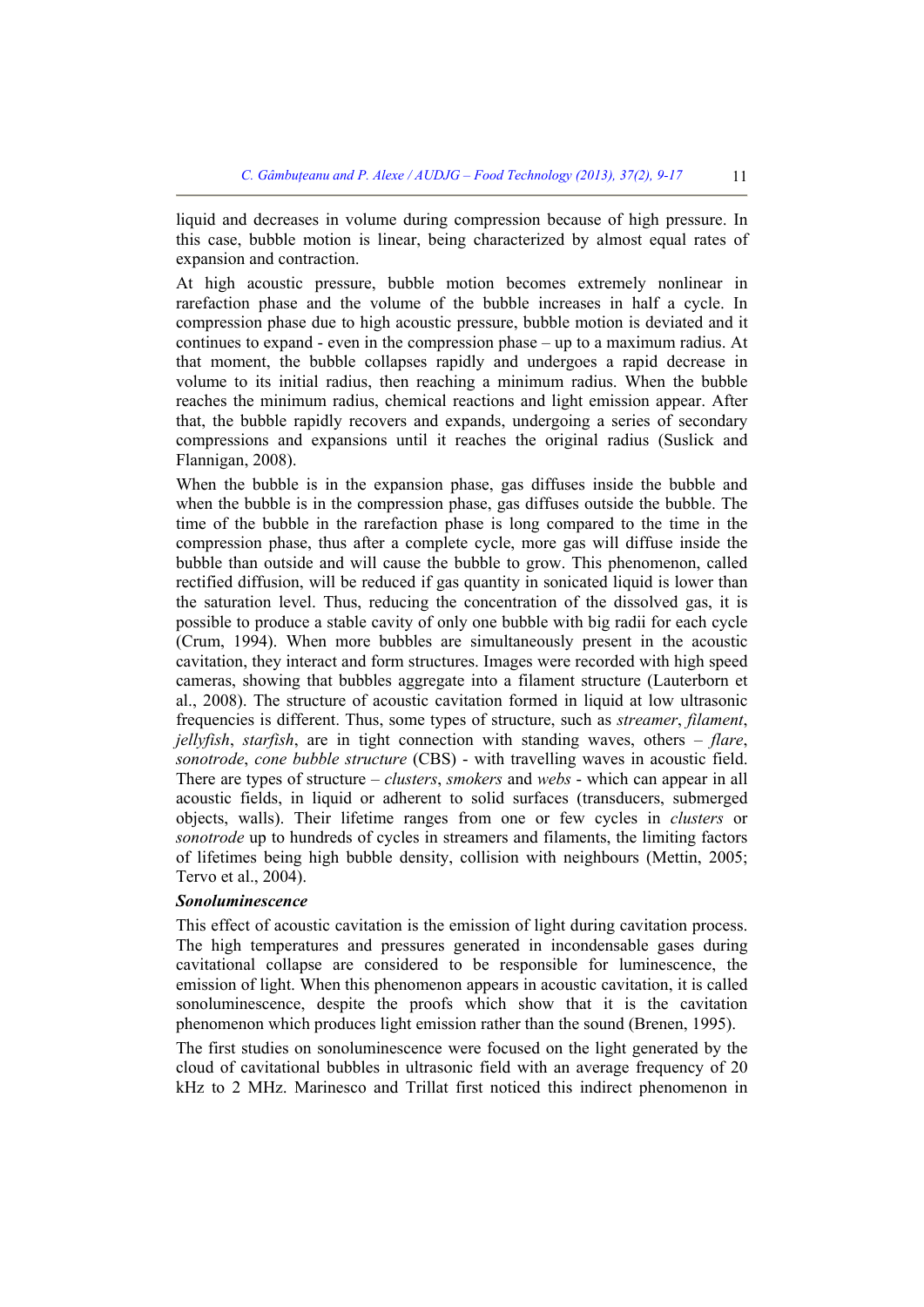1933 but the fact that the light emission was produced during collapse was first noticed by Meyer and Kuttruff in 1959 (Brenen, 1995; Suslick and Flannigan, 2008). There are many theories regarding the origin of sonochemistry and sonoluminescence. One of the generally accepted explanations is the "hot spot" theory which states that the potential energy given to the bubble as it expands to maximum size is concentrated into a heated gas core as the bubble implodes (Suslick et al., 1999).

A recent theory of Yasui et al. (2008), showed that the light emission mechanism is explained by the light that results from an electron being accelerated by the collision with an ion or a neutral atom and which occurs in the weakly ionized plasma formed inside the heated bubble. Sonoluminescence can be produced in the case of a single bubble undergoing extremely nonlinear pulsations (SBSL) and also in the case of a field of bubbles undergoing cavitation, termed multibubble sonoluminescence (MBSL). There are theories supported by the presence of some experimental proofs regarding the existence of plasma inside the collapsing bubble (Flannigan and Suslick, 2005). It was proven the existence of a hot nucleus, energetically strong during SBSL, plasma generated during cavitation consisting of high energy atoms (Eddingsaas et al., 2008). The temperatures reached by the collapsing bubble depend on both the energy lost by sound emission at the collapse and on the energy used in internal processes such as vibrations, rotations, dissociation, ionization (Lohse, 2005).

Temperatures and pressures created at the end of bubble collapse can lead to forming interesting materials with unique properties. Therefore, in order to understand the intracavity conditions, researchers used kinetic and spectroscopic methods (Suslick and Flannigan, 2012).

In order to determine the temperature of the gasses inside the collapsing bubble, a correlation with the sonoluminescence emission spectra was done. Intensities, peak positions and profiles of emission lines from electronically excited atoms and molecules were used to quantify the temperatures and pressures during MBSL and SBSL. Thus, it was shown that during MBSL temperatures of ~5000K and pressures of  $\sim$ 300bar were recorded, while during SBSL temperatures of  $\sim$ 15000K and pressures higher than 1000atm were recorded (Flannigan et al., 2006; Suslick and Flannigan, 2008; Xu and Suslick, 2010; Suslick and Flannigan, 2012).

## *Sonochemistry*

As a result of ultrasonic irradiation and the appearance of cavitational collapse, high temperatures and pressures appear, as well as extreme cooling and heating rates which generate a unique mechanism for generating chemical energy. Due to extreme conditions produced during cavitational collapse, it was noticed that there are two sites of sonochemical reactions: the first one is inside the bubble in a gaseous phase while the second is the liquid phase around the bubble. Chemical reactions involving free radicals can appear during collapse inside the bubble (because of extreme conditions the links break and free radicals are produced) as well as at bubble's interface (the temperatures in the thin layer of liquid which surrounds the bubble generate thermic reactions) (Suslick et al., 1999).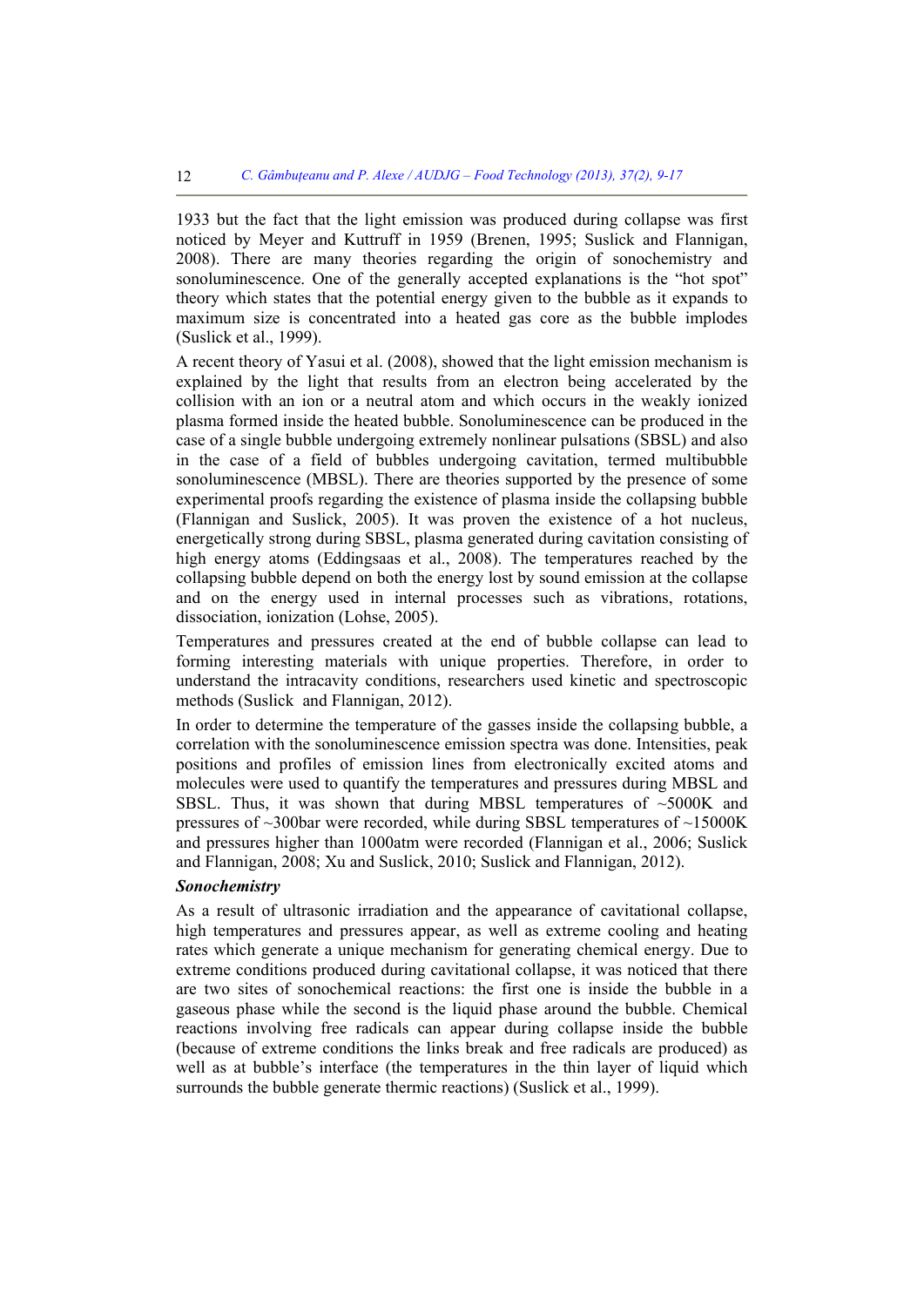Apart from these two sites, the substances dissolved from the liquid outside the bubble can react with the free radicals inside the bubble (when the bubble breaks in the final phase of collapse and the unused free radicals are spread into the entire solution) or on the surface of the collapsed bubble (Leong et al., 2011). In the case of sonicated water solutions, due to the appearance of transient cavitation, hydrogen atoms and hydroxyl radicals are generated and they can recombine to form hydrogen and peroxide or can react with the substances dissolved in the gaseous phase.

When the water containing small gas nuclei is sonicated, due to high temperatures and pressures produced during cavitational collapse, water is dissociated into hydroxyl radicals and hydrogen atoms. In order to identify the hydroxyl radicals the "spin trapping" technique was used. This analytical technique used to detect free radicals in biological systems proved that hydroxyl radicals and hydrogen atoms are produced in sonicated water (Riesz et al., 1985).

Moreover, in order to measure the quantity of hydroxyl radicals generated during sonication the iodide method was used. By using different frequencies it was noticed that within the frequency interval 20-358 kHz, the amount of hydroxyl radicals generated increases by increasing frequency, but once the frequency keeps rising to 1062 kHz there is a quantitative decrease of hydroxyl radicals. Therefore, the amount of hydroxyl radicals generated was minimum at the frequency of 20 kHz which is characterised by transient cavitation of bubbles. When frequency is increased, cavitation becomes stable thus leading to an increase in the number of active bubbles and, implicitly, to a decrease in the quantity of hydroxyl radicals generated. Yet, this cannot explain the decrease in the quantity of hydroxyl radicals when frequency is raised up to 1062 kHz. In this case, when frequencies are quite high, the acoustic cycle becomes very short, thus restricting the quantity of water vapours which can evaporate in the bubble during the expansion phase of the acoustic cycle leading to a decrease in the quantity of hydroxyl radicals generated. The ultrasound frequency of 20 kHz seems to be an ideal frequency used in processing and extraction operations used in food industry as the amount of hydroxyl radicals generated is the lowest compared to other frequencies used. Higher frequencies can be used if hydroxyl radicals generated are minimized by using ascorbic acid or other methods. There is a potential of using hydroxyl radicals generated during sonication in order to improve the antioxidant activity by increasing the degree of hydroxylation of certain compounds such as flavonoids (Ashokkumar et al., 2008).

In solid-liquid heterogeneous systems, low acoustic intensities can be used in order to reduce the tension of the liquid at the liquid-solid interface. The use of ultrasound in order to accelerate the chemical reactions in heterogeneous systems has spread. When cavitation occurs in a liquid close to a solid surface, the dynamics of cavitational collapse is changed, cavitational collapse becomes asymmetric and generates high velocity jets which damage the shock wave on the solid surface. This phenomenon can produce erosions/corrosions and the cavitation and the shock waves produced during the ultrasonic irradiation of the liquid can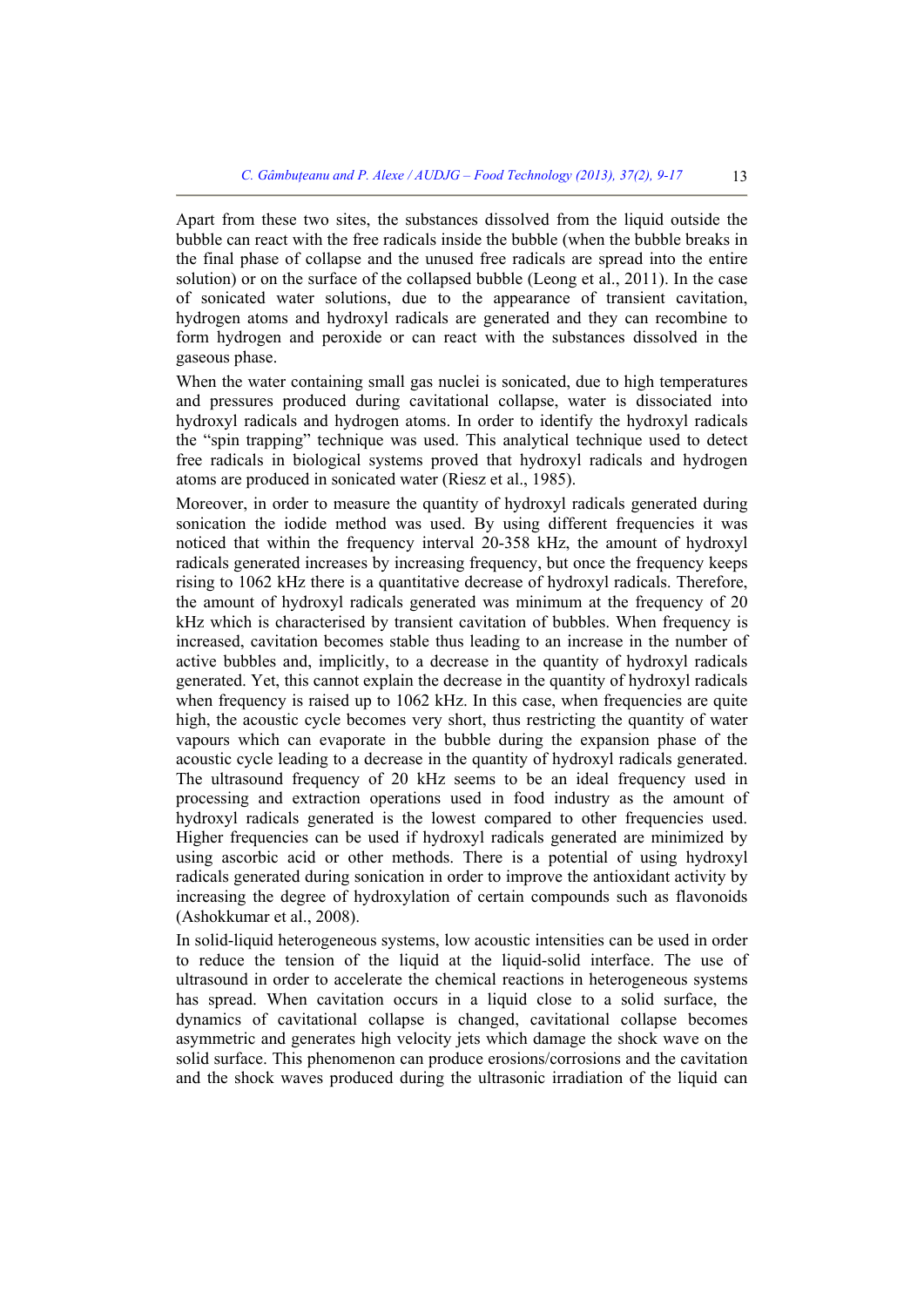accelerate the solid particles in powder suspensions, reaching high speeds. Thus, the microjet, the impact of the shock wave and the interparticle collisions have a substantial effect on the chemical and morphological composition of the solid which can improve its chemical reactivity (Suslick, 2001).

These high velocity interparticle collisions produce extreme heat at the impact point which can cause local melting or dramatic increase of the reaction rates in solid-liquid systems. A series of metallic powders was used in order to find out the temperatures reached and the interparticle collision velocity. The estimated collision velocity is close to half of the speed of sound in liquid and the real speed of particles during sonication depends on the dimension of the particles, particles smaller that 100 nano microns and bigger than 100 micro microns do not gather. Moreover, the cavitation effect for this phenomenon of interparticle collision is caused by the shock waves realeased into the liquid and not by the local temperatures, "hot spot", formed during caviational collapse (Prozorov et al., 2004).

Apart from the damages caused to solid surfaces the violent collapse of cavitational bubbles will generate noise as well, this being a consequence of momentary high pressures which appear due to strong bubble compressions. The cavitation beginning is often identified more with the noise rather than being visually perceived, several empirical methods suggesting that the estimation of material damages can be done by measuring the noise (Brennen, 1995).

# *Generation of ultrasound*

The main elements of ultrasonic equipment used in generating and transmitting ultrasonic waves are an electrical power generator, a transducer and a sound emitter. The sound emitter most often used in food industry has the shape of a horn or a bath (Mason and Lorimer, 2002).

The ultrasound emitters are devices which transform the electric energy into acoustic energy and can be divided into two main groups: mechanical and electromechanical. Mechanical emitters are divided into aerodynamic and hydrodynamic, whereas the electromechanical ones are divided into electromagnetic, electrodynamical, magnetostrictive and piezoelectric. The emitter type used is chosen according to the frequency domain chosen, the propagation medium and technological process. Magnetostrictive and piezoelectric acoustic emitters are also called ultrasound transducers. The ultrasound generator represents the primary energy source (Tudose, 1997).

Magnetostrictive transducers are based on the fact that some ferromagnetic materials change the dimension when magnetized and when they are in a variable magnetic field they start to oscillate, becoming sources of acoustic waves. Piezoelectric transducers are more efficient than the magnetostrictive ones from the acoustic energy transfer point of view but they cannot last long at temperatures higher than 85<sup>o</sup>C. Piezoelectric materials are more efficient when converting electric energy into mechanical energy. They are cheaper and need lower tensions (Leadley and Williams, 2006).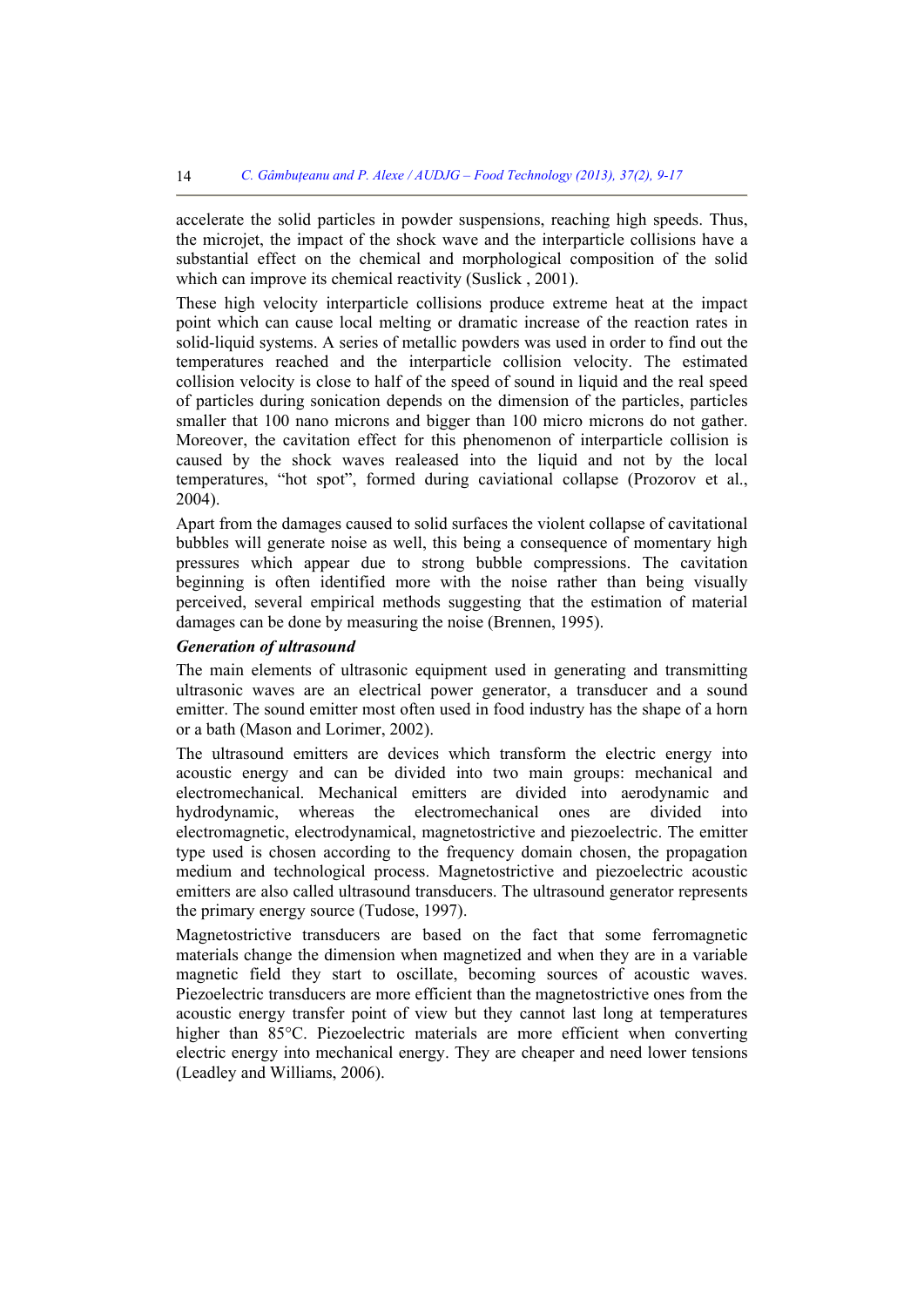Ultrasound equipment used in liquid media can have a whistle shape, ultrasonic baths or horn shape.

"Whistle" transducers use an ultrasonic mechanical source which is based on a jet of liquid which flows over a thin steel blade producing vibrations. This type of transducers is used in applications such as homogenising, mixing (Mason, 2000).

Ultrasonic baths are used for low intensities in 1-2W/cm2 field. Transducers are fixed on the lower part of the tub, for small baths one transducer is enough, the number of transducers rising proportionally to the complexity of the system, thus increasing the power. This means that the frequency and power will depend upon the type and the number of transducers used.

"Horn" transducers use a horn-shaped device attached to a transducer in order to amplify the sonorous signal. A proper form of the horn will increase the vibrations amplitude at its surface, thus the choice between different shapes will depend upon the purpose and high intensities of a few hundreds of  $W/cm<sup>2</sup>$  could be reached (Mason and Lorimer, 2002).

#### **Conclusions**

The interest given to the study of ultrasound is especially due to the acoustic cavity effects which can be used for improving the processes in food industry. In recent years, many common methods used in food processing have been replaced with ultrasound technology due to its positive contribution in shortening the processes, in improving the quality of finite products, in improving production efficiency reflected by price. Future researches are required in order to use the ultrasound technology at a larger industrial scale.

## **References**

- Ashokkumar, M., Sunartio, D., Kentish, S., Mawson, R., Simons, L., Vilkhu, K., and Versteeg, C. 2008. Modification of food ingredients by ultrasound to improve functionality: A preliminary study on a model system. *Innovative Food Science and Emerging Technologies*, **9,** 155–160.
- Bhaskaracharya, R.K., Kentish, S., and Ashokkumar, M. 2009. Selected Applications of Ultrasonics in Food Processing. *Food Engineering Reviws,* **1**, 31–49.
- Bosiljkov, T., Tripalo, B., Brncic, M., Jezek, D., Karlovic, S., and Jagust, I. 2011. Influence of high intensity ultrasound with different probe diameter on the degree of homogenization (variance) and physical properties of cow milk. *African Journal of Biotechnology,* **10**, 34–41.
- Brennen, C. 1995. *Cavitation and bubble dynamics*. Oxford university Press, 80-107.
- Crum, L. 1994. Sonoluminescence. *Physics Today*, American Institut of Physics.
- De-Sarabia, E.R.F., Gallego-Juarez, J.A., and Mason, T.J. 2006. Airborne ultrasound for the precipitation of smokes and powders and the destruction of foams. *Ultrasonic Sonochemestry,* **13**, 107–116.
- Eddingsaas, N., Flannigan, D., and Suslick, K. 2008. Measuring the extreme conditions created during cavitation. *Acoustics '08 Paris*, 3565-3570.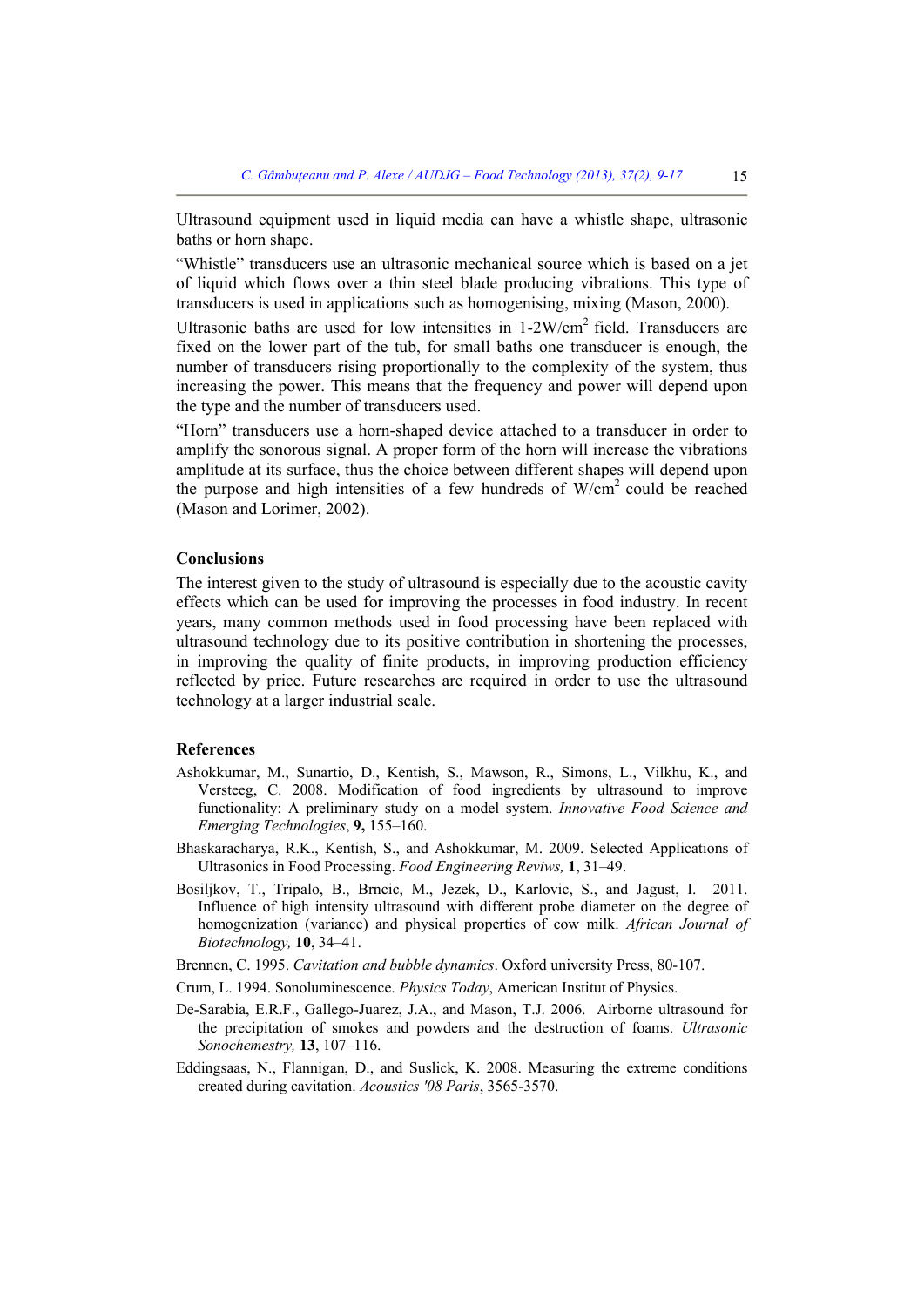- Flannigan, D.J. and Suslick, K. 2005. Plasma formation and temperature measurement during single-bubble cavitation. *Nature*, **434,** 52-55.
- Flannigan, D.J., Hopkins, S.D., Camara, C.G., Putterman, S.J., and Suslick, K.S. 2006. Measurement of pressure and density inside a single sonoluminescing bubble. *Physical Review Letters,* **96**, 204301.
- Iida, Y., Tuziuti, T., Yasui, K., Towata, A., and Kozuka, T. 2008. Control of viscosity in starch and polysaccharide solutions with ultrasound after gelatinization. *Innovative Food Science and Emerging Technologies,* **9**, 140–146.
- Jambrak, A., Herceg, Z., Subaric, D., Babic, J., Brncic, S., Bosiljkov, T., Cvek, D., Tripalo, B., and Gelo, J. 2010. Ultrasound effect on physical properties of corn starch. *Carbohydrate Polymers*, **79**, 91–100.
- Lauterborn, W., Kurz, T., Mettin, R., Koch, P., Kroninger, D., and Schanz, D. 2008. Acoustic cavitation and bubble dynamics. *Archives of Acoustics*, **33,** 609-617.
- Leadley, C. and Williams, A. 2006. Pulsed Electric Field Processing, Power Ultrasound and Other Emerging Technologies-[in:] *Food Processing Handbook* , Verlag GmbH & Co. KGaA, Weinheim, Germany, 218-222.
- Leighton, T. 1995. Buble population phenomena in acoustic cavitation. *Ultrasonics Sonochemistry*, **2**, 123-136.
- Leong, T., Ashokkumar, M., and Kentish, S. 2011. The fundamental of power ultrasound-A review. *Acoustics Australia,* **2**, 54-63.
- Lohse, D. 2005. Cavitation hots up. *Nature*, **434**, 33-34.
- Maskooki, T., Kobayashi, S., Mortazavi, A., and Maskooki, A. 2010. Effect of low frequencies and mixed wave of ultrasound and EDTA on flux recovery and cleaning of microfiltration membranes. *Separation and Purification Technology,* **59**, 67–73.
- Mason, T. 2000. Large scale sonochemical processing: aspiration and actuality. *Ultrasonics Sonochemistry*, **7**, 145–149.
- Mason, T. and Lorimer, J. 2002. *Applied Sonochemistry*, Wiley-VCH Verlag GmbH, Weinheim.
- Mettin, R. 2005. Bubble structures in acoustic cavitation, In *Bubble and particle dynamics in acoustic fields: Modern trends and applications*. A. Doinikov Ed.-Research Signpost, Kerala, India, 1-36.
- Muthukumaran, S., Kentish, S., Stevens, G.W., Ashokkumar, M., and Mawson, R. 2007. The application of ultrasound to dairy ultrafiltration: the influence of operation conditions*. Journal of Food Engineering,* **81**, 364–373.
- Prozorov, T., Prozorov, R., and Suslick, K. 2004. High Velocity Interparticle Collisions Driven by Ultrasound. *Journal American Chemical Soc*iety, **126,** 13890-13891.
- Ramachandran, K.B., Al-Zuhair, S., Fong, C.S., and Gak, C.W. 2006. Kinetic study on hydrolysis of oils by lipase with ultrasonic emulsification. *Biochemical Engineering Journal,* **32**, 19–24.
- Riesz, P., Berdahl, D., and Christman, C. 1985. Free Radical Generation by Ultrasound in Aqueous and Nonaqueous Solutions. *Environmental Health Perspectives,* **64**, 233-252.
- Rodriguez, G., Riera, E., Gallego-Juarez, J.A., Acosta, V.M., Pinto, A., Martinez, I,. and Blanco, A. 2010. Experimental study of defoaming by air-borne power ultrasonic technology. *Physics Procedia,* **3**, 135–139.